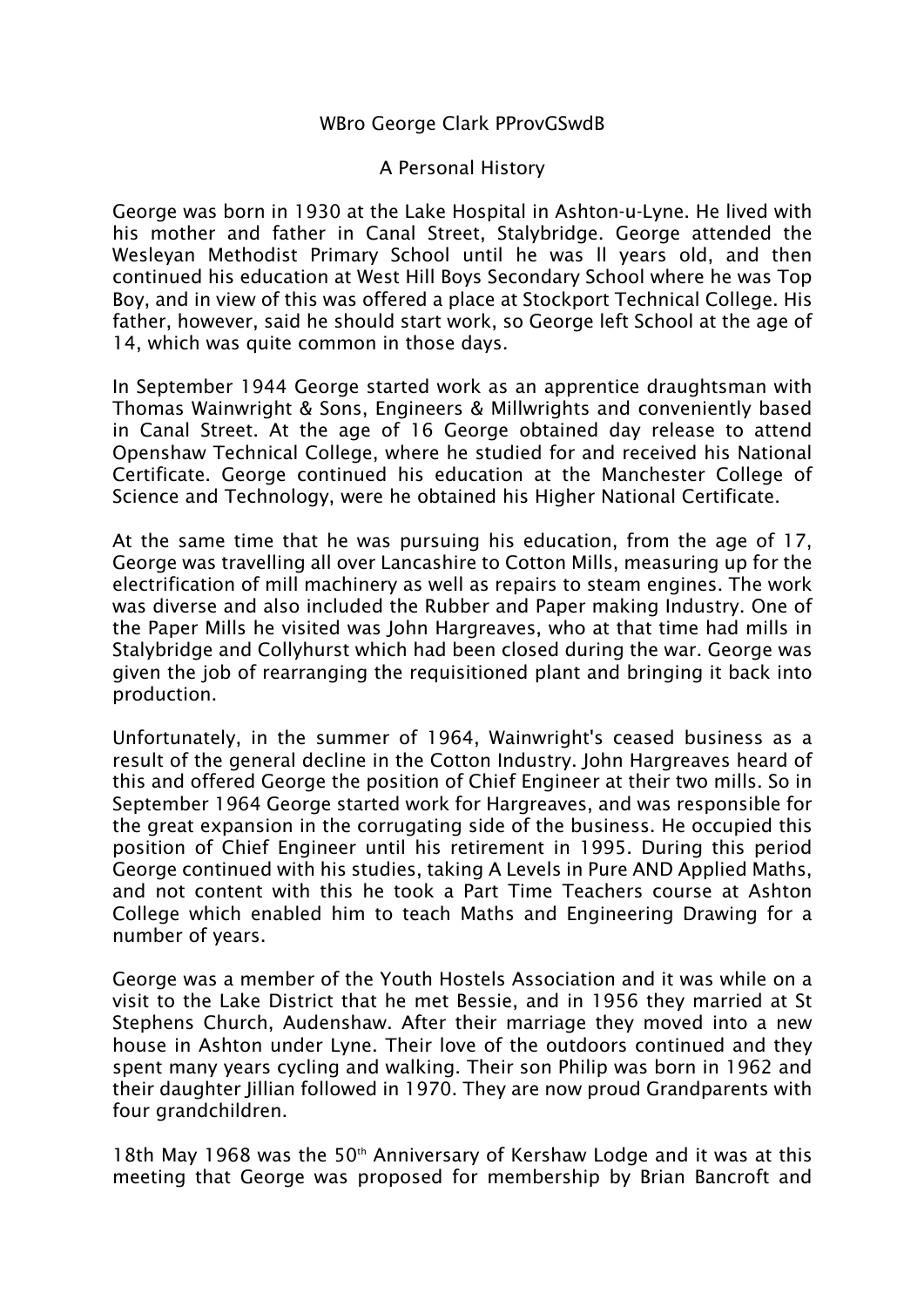seconded by Harry Green. George was initiated on the 14th January 1969 by WBro R W Jones, his first step in an impressive career in masonry. He was passed by WBro E Walton and raised by WBro G.W.V. Buckle. In 1973 George was elected to serve on the Ashton Masonic Club Committee. Even while still a Steward, George, in 1976 delivered the 2nd Degree Tracing Board and in 1977, only eight years after being initiated, George commenced his first floor office in the Lodge, Junior Deacon. How things have changed!

George was installed into the Chair of Kershaw Lodge in February 1981 and during his year in office he, initiated and passed WBro F Harries, raised Bro J.H.May, initiated our D.C. WBro E Newby, passed Bro W.D. Mundy, and installed WBro W. Eastwood. In May 1989 George received his first Provincial Appointment PProvJGD.

During the 1980's, after finding some of his ancestors graves in St. Paul's Churchyard Stalybridge, and always having had an interest in genealogy, George decided to copy the inscriptions on all the graves and the Vicar gave him access to the registers and other records. In 1999 he was persuaded to enter a Family History Competition and won the first prize, a cheque from Tameside Council. In total George recorded more than 10,000 Graves, 14 Burial Registers and 4 Baptism Registers. Since then he has transcribed and indexed other churches and is still carrying on his research.

During this period George has always remained committed to his masonry and occupied the chair on a further five occasions to raise, initiate, and install WBro J.H.Critchley, to raise WBro P.S.Brown to Initiate Bro F.W.Savage to name but a few.

In September of 1973 George was exalted into Perseverance Chapter, again giving it total commitment. He has been First Principle on three occasions in 1987, 2009 and 2014. If that was not enough, he served as Secretary for eleven years.

At the meeting in February 1996 George was once again installed into the chair of Kershaw Lodge. His record and his commitment to Kershaw is shown in any examination of the records. He has conducted 5 Installations, 14 Tracing Boards, 7 Initiations, 4Passings, 4 Raisings and numerous Address's and presentations. George was Secretary of the Lodge for 11 years and Chaplain for another five.

George and Bessie still found time for the outdoors, joining the Ashton Walking Club of which they remain members today. They have also enjoyed holidays and have visited America, Canada, Australia, China, India and South Africa, though these days their holidays tend to be restricted to coach trips.

In the year 2000 George was promoted to PProvDepGSwdB, and then to PProvGSwdB in 2017. He has also been given honours in the Royal Arch where, since 2012, he has been PProvGSN.